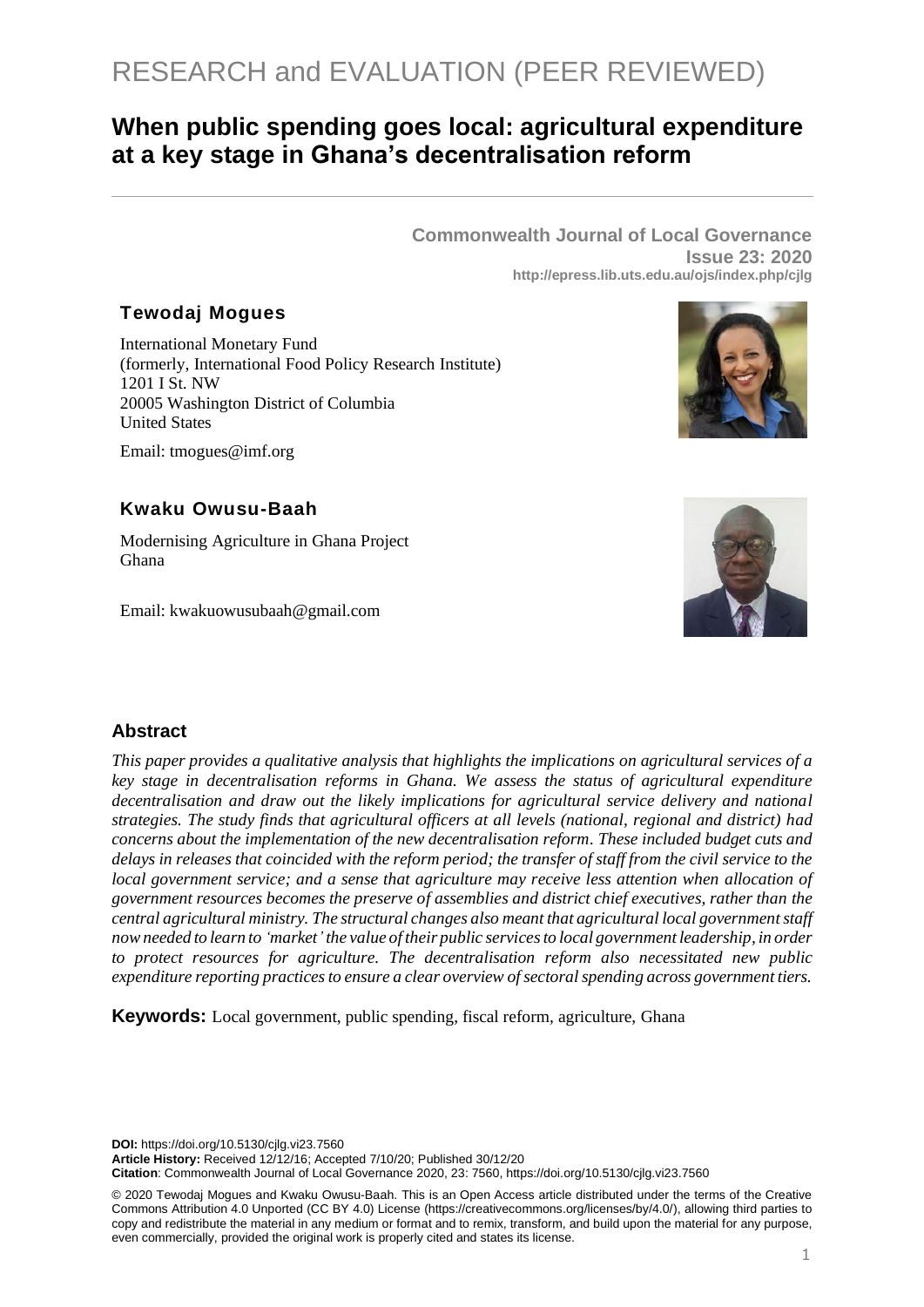# **Introduction**

# *Objectives*

This paper provides an empirical analysis of a recent stage in Ghana's decentralisation of agricultural service delivery. This stage began in 2011 and, as described below, devolved to the district level certain public funds for agriculture and other sectors which previously had been channelled through central ministries, such as the Ministry of Food and Agriculture.

The paper offers insights into the status of agricultural expenditure decentralisation in Ghana and draws out the likely implications for agricultural service delivery and national strategies. It describes the state of decentralisation of agriculturalservices and fundsin 2013, and comparesthese conditionsto those that prevailed before the reforms were initiated in 2011. To the best of the authors' knowledge, this paper is the only academic study that analyses the implications of this particular decentralisation reform for agricultural policy-making. In light of the scarcity of research on this topic, the authors also identify a range of issues for further research attention, and potential opportunities for carrying out such research.

#### *Methods*

The study offers a qualitative analysis based on field interviews undertaken in two different local authorities: Ga West Municipal Assembly (referred to as 'GW') and Shai-Osodoku District Assembly (referred to as 'SO'). These represent two different types of local assembly, but are similar in their higher-tier (ie regional) context and environment, as both are located within the Greater Accra region.

The analysis is primarily based on key informant interviews conducted in 2013 by the authors and were structured to allow comparative analysis. The key informants included senior officers from both Ghanaian and international organisations based in Ghana with expertise in the fields of agriculture, public finance, decentralisation and local government affairs. Specifically, the interviews included senior officers of relevant stakeholder institutions, including the Ministry of Local Government and Rural Development (MLGRD); the Ministry of Food and Agriculture (MoFA) at national, regional and district levels; the Local Government Service (LGS) Secretariat; the Canadian International Development Agency (CIDA), since amalgamated into Global Affairs Canada (Department of Foreign Affairs, Trade and Development (DFATD)); the fiscal decentralisation unit of the Ministry of Finance (MoF); and the International Development Institute for Leadership, Management and Technology (IDILMAT). In addition to interviews, various government legislative instruments were examined, including legal Acts, and draft Bills.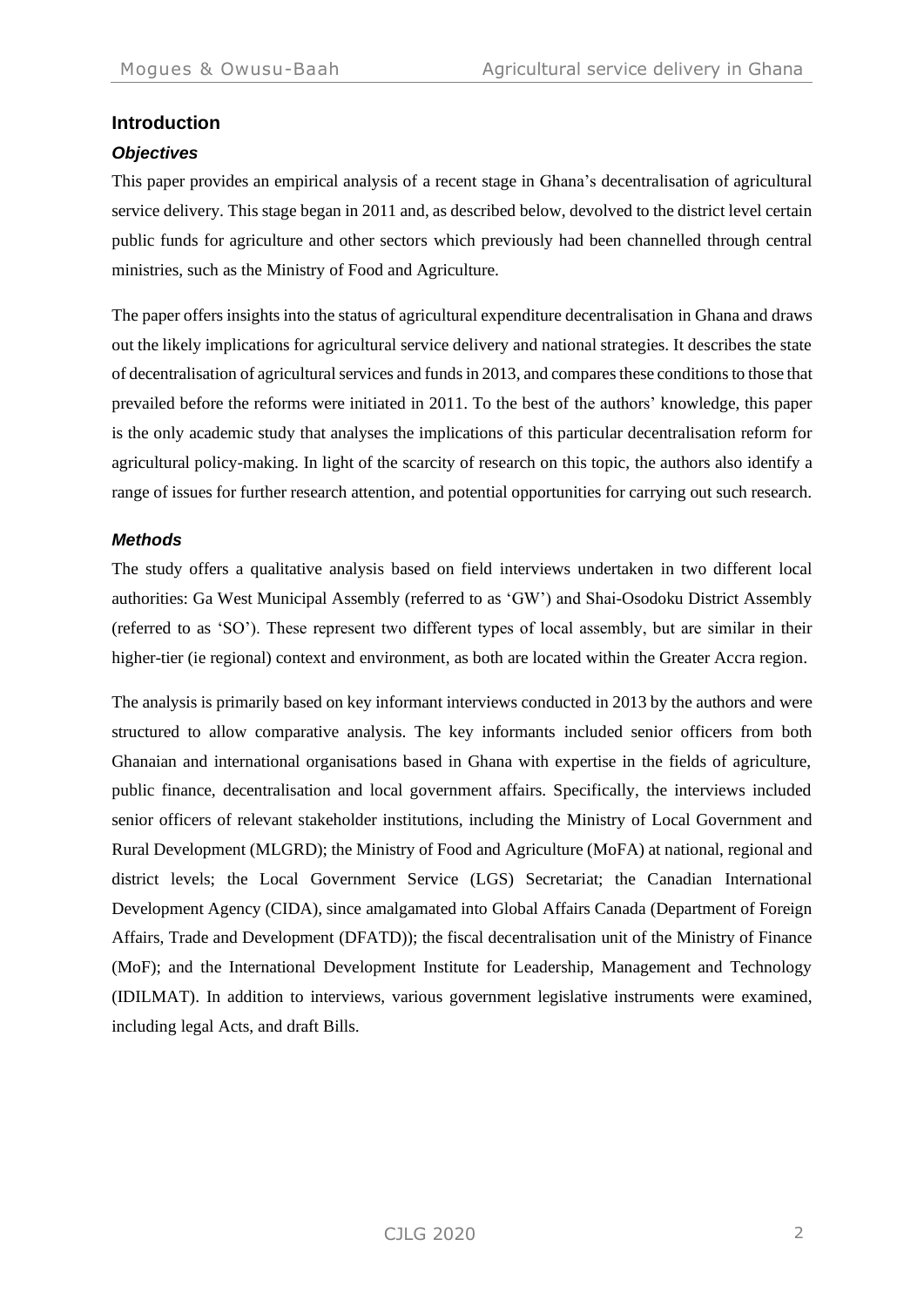#### **Ghana's decentralisation, past and present**

#### *Literature review providing a historical perspective*

Decentralisation in Ghana has been part of both public debate and political, fiscal, and administrative processes over a long time period (Crook 2003; Mohan 1996), stretching back to the period immediately after independence in 1957 (Ayee 1996). It was not until 1989, however, that the then military government initiated action towards decentralising political governance (Crook 1994). The Provisional National Defence Council (PNDC) government which took power in December 1981 touted a political philosophy of devolving governance to the grassroots and placing power in the hands of ordinary people, and passed a law (Republic of Ghana Local Government Law 207) to start the process of transferring political and economic power to the districts: Ghana's principal local administrative units, a legacy of colonial rule, at the time. The formally declared motivations for decentralisation reforms were, among others to place political and economic decisions in the hands of the citizenry at district level; to enhance community development in rural areas; and to reduce bureaucracy – including, by so doing, to eliminate or reduce corruption and promote transparency. The law was given a further boost by the 1992 Constitution, which in Chapter 20 states that parliament is to enact laws for the implementation of decentralisation. In 1993 parliament duly passed Local Government Act 462 (King et al. 2013) which, among other provisions, empowered the MLGRD to prescribe the date for the coming into force of new sections of the Act. These made provision for 'composite budgeting' (see below for discussion) at the district level, and created the Local Government Service (LGS), whose members would staff the decentralised departments of government.

However, it was not until a decade later in 2003 that the LGS was in fact established, through the Local Government Service Act (Act 656) (Koranteng and Larbi 2008), and 2004 before it began functioning. Act 656 also provided for the transfer of staff of district assemblies from the Civil Service (CS) to the LGS, and in 2009, Local Government Legislative Instrument (LI) 1961 was passed to convert the departments of central government ministries, departments and agencies located in the districts into departments of their local district assemblies (Asante and Debrah 2019). Further, it was only in 2011 that government finally implemented all aspects of Act 462, notably the ceding of affected staff from the CS to the LGS. As is apparent, the operationalisation of Act 462 and its related sections, since passage in 1993, has been rather slow.

#### *Driving forces behind Ghana's decentralisation*

Decentralisation in Ghana has been a slow, incremental, and periodically stagnating process, with this gradual progress backed by the international community. The most active donor agencies in this regard have been the Danish International Development Agency (DIDA) and CIDA, alongside the World Bank and the International Fund for Agricultural Development (IFAD). These and other donors have channelled a significant part of their support to the country through the promotion of decentralised governance structures.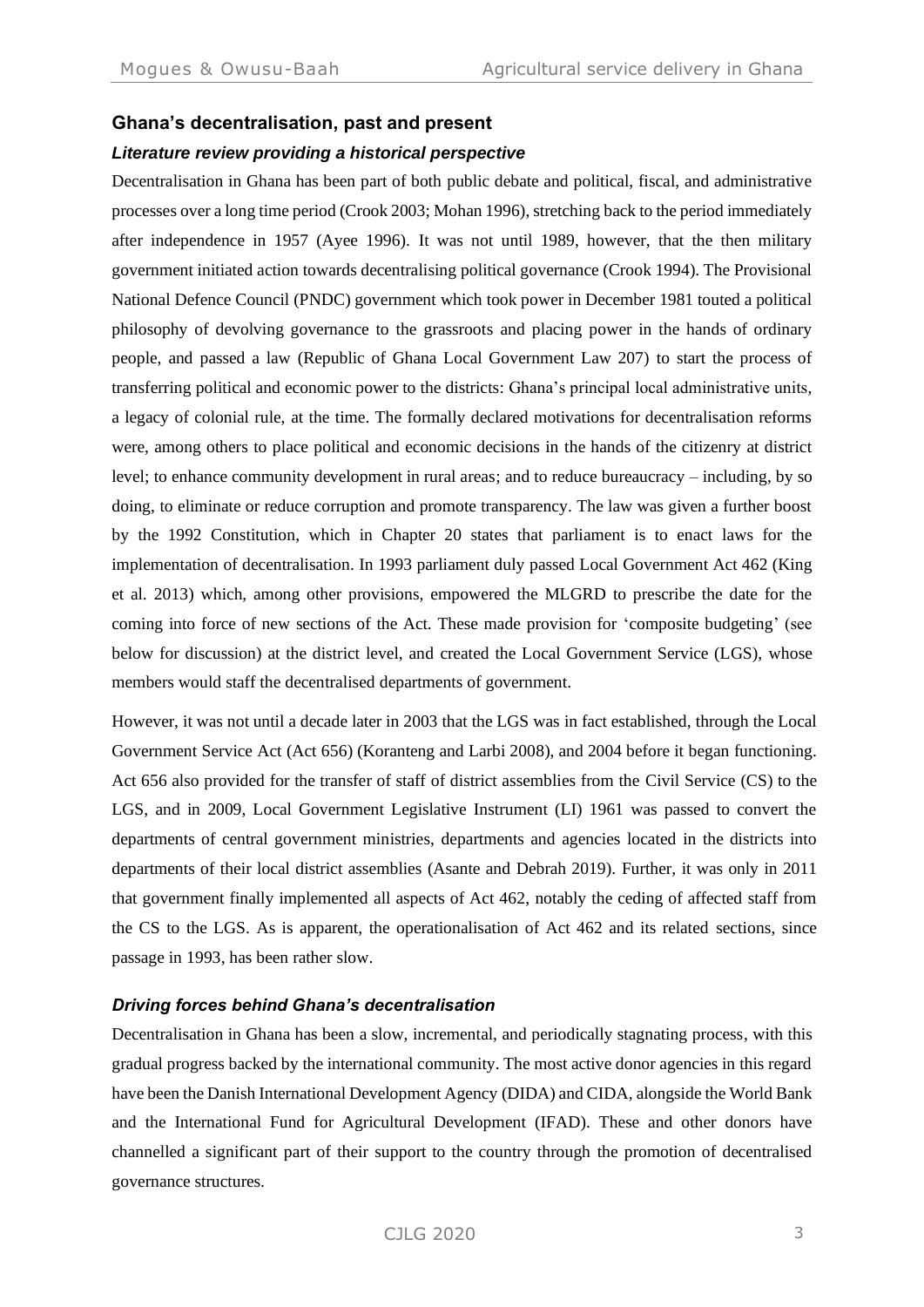In 2010 Ghana's Inter-Ministerial Coordination Committee for Decentralisation (IMCCD), chaired by the president, was established to provide greater political impetus to decentralisation in Ghana. In 2011 it was this committee, not MLGRD, which ordered staff identified in Act 656 to be ceded to the LGS from the CS. The IMCCD thus appeared to have a stronger role in this regard than MLGRD, even though it is the latter which is designated in the Constitution as the main body to steer decentralisation, a role that was confirmed in subsequent legislative instruments.

At the same time in 2011, Section 161(1) of the Local Government Act of 1993 became operational, meaning that some of the former central government departments in the districts ceased to exist. Instead, they were reconstituted and merged into 40 new departments: 16 at the metropolitan assembly level, 13 at the municipal assembly level, and 11 at the district assembly level. The offices of MoFA at district level were among those transferred to the local assemblies in this fashion. They were reconstituted into district-level departments of agriculture (DoAs) and made part of the local government structure.

This move by the IMCCD had four main objectives. First, affected staff were formally transferred from the CS to the LGS. Second, once staff were transferred, responsibility for their functions was transferred to the district. Third, all departments, as institutions, were made part of the local government structure. And fourth, Metropolitan, Municipal and District Assemblies (MMDAs) were to prepare 'composite budgets'. This process involved all local departments preparing their own budgets, to be incorporated into an overall budget of each MMDA for submission directly to the MoF. Once these budgets were approved, MoF was to release the approved amounts directly to the MMDAs, bypassing the parent central ministries (namely MoFA in the case of agriculture).

In Ghana, the budget of each government ministry, department, or agency (collectively, 'MDAs') is sub-categorised by item. This is true both for central-level MDAs and for local-level MDAs. For example, the national budget for MoFA is categorised by item, and so are the budgets for each DoA. As shown in Table 1, before 2011 budgets were prepared under four main expenditure items: emoluments, administration, services and investment. However, since 2011, these budget expenditure items have been reclassified by the MoF into three by merging the former Items 2 and 3 into one item (the new Item 2, called 'goods and services'), and by renaming the former Item 4 (now becoming Item 3) from 'investment' to 'non-financial assets'. Subsequent references to the budget items in this report use the new classification system of three items, rather than the old four-item system.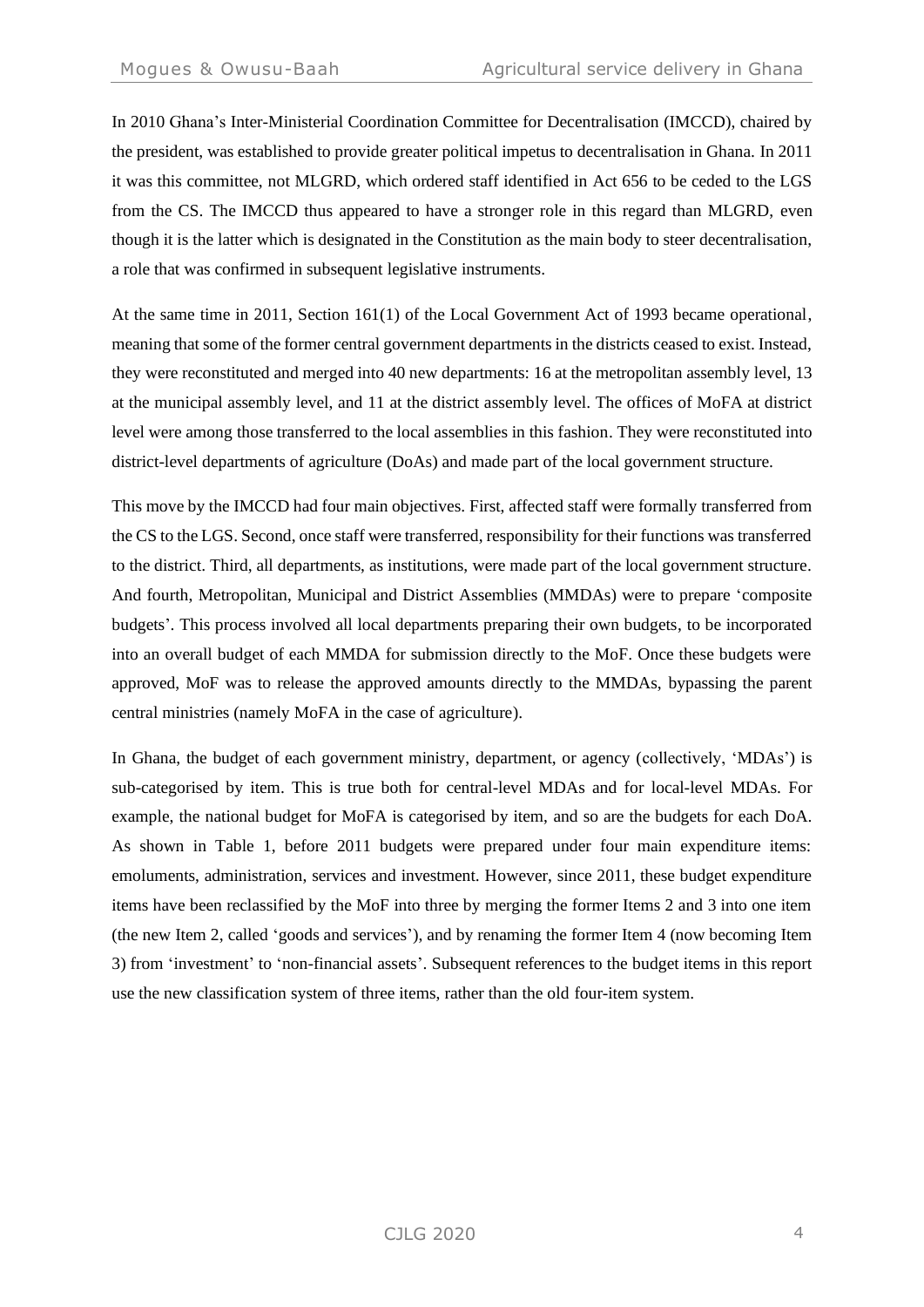|                           | <b>Item</b>           | <b>Description</b>                                                                                   |  |  |
|---------------------------|-----------------------|------------------------------------------------------------------------------------------------------|--|--|
| <b>Until 2010</b>         | <b>Since 2011</b>     |                                                                                                      |  |  |
| Item 1 - 'Emoluments'     | Item 1 - 'Emoluments' | Government wage bill and other elements of<br>compensation for employees                             |  |  |
| Item 2 - 'Administration' | Item $2 - 'Goods$ and | Expenditures for running the administration of<br>ministries, eg stationery, fuel for vehicles etc.  |  |  |
| Item $3 - 'Services'$     | services'             | Expenditures incurred in carrying out a ministry's core<br>mandate, eg cost of training farmers etc. |  |  |
| Item $4 - 'Investment'$   | Item 3 - 'Investment' | Physical assets, eg purchase of vehicles etc.                                                        |  |  |

*Table 1: Categorisation of Ghana's budget expenditure items before and after 2011*

By law, approved budgets and released funds for MMDAs under the decentralised system must include all three budget items. However, the study found this has not happened in practice. In 2012, only the funds for Item 2 (goods and services) were released directly to DoAs at district level. In 2013, at the time of the fieldwork for this report (mid-July), the MoF had yet to release *any* funds to the DoAs – despite the fact that Ghana's fiscal year starts on 1 January. The central ministry continued to receive the funds for Item 3, and Item 1 funds continued to be transferred directly to personnel.

Ghana's budget is invariably under-resourced, especially at the district level. Most resources go into emoluments (Item 1) through a 'push' mechanism; ie no request on the part of the recipient MDAs is needed for the release of these funds. Payments for staff salaries, including local government staff, are made by the controller and accountant-general's department. For Item 3, however, a 'pull' mechanism is in place – MDAs are required to make requests for the release of these funds. However, frequently releases do not match requests – and in the case of MoFA, actual financial allocations to MoFA have usually been well below the ministry's requests.

Serious shortfalls in the amounts of money released relative to the approved budgets, and significant delays in the releases, have been a severe problem not only for DoAs, but also for the regional agricultural development units (known as 'RADUs') and MoFA-national. It would be very useful for a future research project to investigate at exactly what stage in the budget process these delays and shortfalls occur.

#### *Implementation of Legislative Instrument (LI) 1961*

Before the transfer of staff from the CS to the LGS, there were 10,000 core staff physically employed at the MMDAs across the country. Most were in the deconcentrated<sup>1</sup> departments that reported to the parent line ministries of central government, but some staff reported to the local assemblies. In March

<sup>&</sup>lt;sup>1</sup> Deconcentration refers to a phenomenon in which local (or lower-government-tier) departments or offices are established but are still directly affiliated to higher-tier agencies and report to the latter. In contrast, decentralisation describes a situation in which the local departments have some degree of autonomy from highertier agencies in political, administrative or fiscal processes (see e.g.

[http://www.ciesin.org/decentralization/English/General/Different\\_forms.html\)](http://www.ciesin.org/decentralization/English/General/Different_forms.html).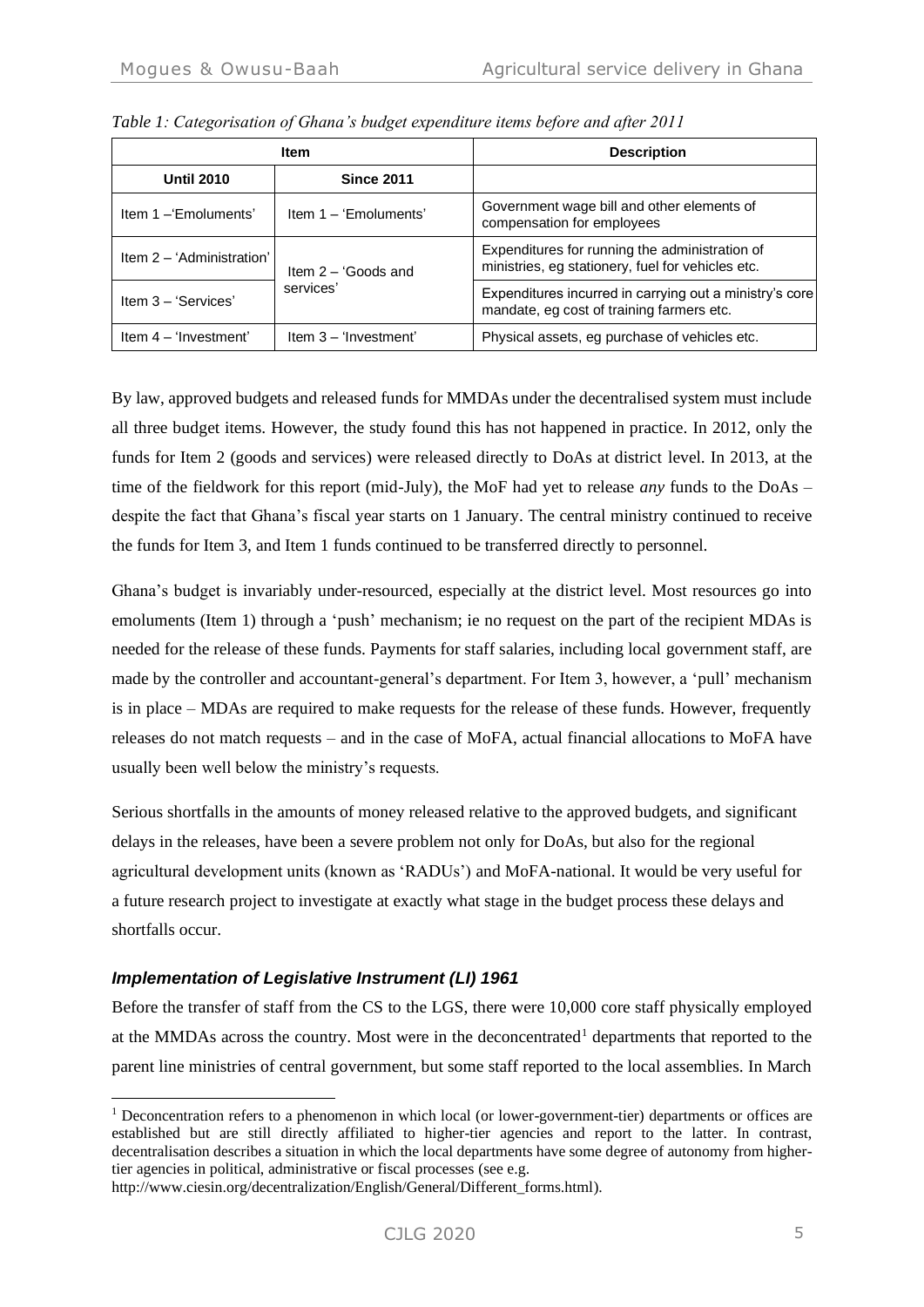2011, over 33,000 additional staff affected by LI 1961 were transferred from the CS to the LGS. This brought the number of staff employed within the local government structure to some 43,000 nationwide. The Danish International Development Agency provided funding support in 2012 for the LGS to carry out a human audit of the then 170 MMDAs to determine staffing gaps. The audit revealed a gap of 20,000 staff, and the LGS set out to recruit and fill the vacant positions at the MMDAs. In 2012, MoF gave clearance for the LGS to recruit 2,600 staff, who were subsequently posted to the MMDAs. However, in 2013, the number of MMDAs increased to 216 through the creation of an additional 46 districts, which are also staffed by members of the LGS.

Despite the legislative transfer of staff from the CS to the LGS in March 2011, some aspects of the arrangements did not change: for example, staff at the DoAs and other departments were still effectively handled administratively by the CS and not the LGS. Also, at the time of this study in 2013, after ten years of existence of the LGS, files and other documents on these local staff were still with the CS, since budget constraints prevented these files from being photocopied and a copy passed to the LGS. Therefore, the LGS did not have sufficient data on its staff for effective personnel administration. Our field research found that the District Assembly Common Fund (DACF) office had agreed to provide funding for the exercise of the transfer of these personnel files.

This discrepancy between the formal and the de facto arrangements for administrative decentralisation of civil servants was echoed in operational responsibilities and lines of reporting. Additionally, the functions of some departments in the MMDAs continued to be performed by the corresponding line ministries at the regional and national levels, because of lack of expertise at the MMDA level. Furthermore, in light of the sometimes cross-district aspects of certain subnational activities, works that could in principle be carried out jointly by district and regional authorities were at times managed only by the latter. An example is the Ministry of Roads and Highways, where feeder road construction and maintenance was retained as a responsibility of the regions.

#### **Empirical findings on Ghana's agriculture in the decentralisation process**

This section of the paper focuses on findings from the fieldwork that shed light on how the relationship between MoFA and the district DoAs has evolved following the recent changes in decentralisation. The authors also examine the analogous region–district relationship, and assess the ways that the decentralisation reforms have affected district-level planning, fiscal and administrative processes. Findings from the field interviews corroborate some of the general descriptions of the previous section, as well as providing additional and deeper insights into the implications of the recent changes for the institutional organisation of agriculture in Ghana.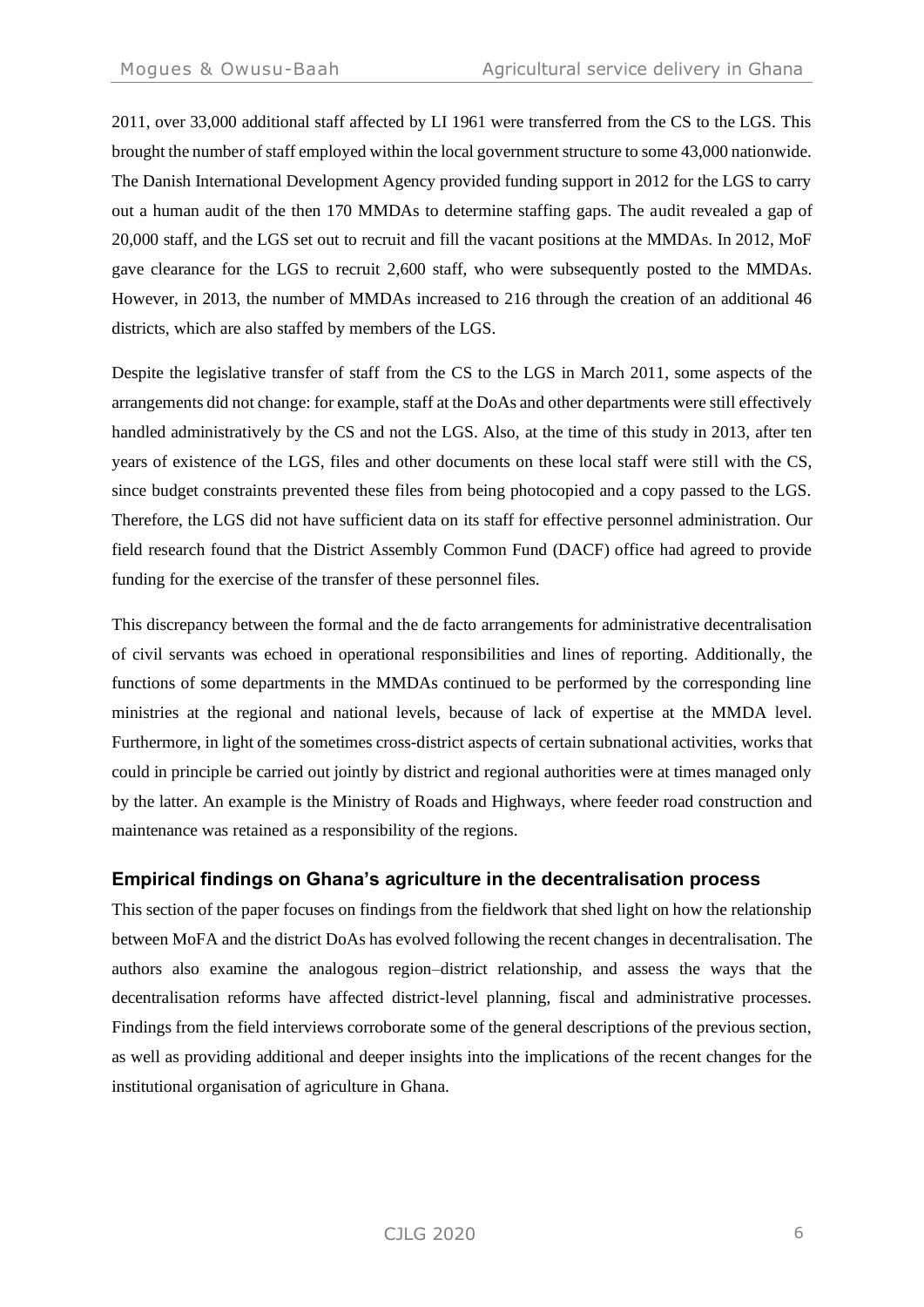## *Relationship between the Ministry of Food and Agriculture of the central government and the district-level Departments of Agriculture*

Up until 2012 the central ministry based in Accra, MoFA (hereafter referred to as 'MoFA-national'), was responsible for budgetary preparation and funds releases to its regional, metropolitan, municipal and district offices – ie to the RADUs and the metropolitan, municipal, and district agricultural development units (known as 'DADUs'). Administratively, the DADUs were housed within MoFA's extension directorate. Field interviews revealed that until 2012, the process for budget preparation started with the organisation of an annual national strategic planning session to agree agricultural priorities and strategies for the year. The planning sessions were attended by regional, metropolitan, municipal, and district staff, as well as other stakeholders, such as farmer organisations, non-traditional exporters, relevant ministries, NGOs and donors. Agreements at these planning sessions provided guidelines for budget preparation at the metropolitan, municipal, district, regional and national levels. The national budget included that of the technical directorates of MoFA-national, the office of the minister, the office of the chief director, and other cost centres that receive funds directly from the national budget, such as agricultural training institutes. Strategic direction for Ghana's agriculture, therefore, was led by MoFA-national.

At the end of the planning session, RADUs and DADUs were given a timeframe within which to prepare and submit their plans and related budgets to MoFA-national. MoFA-national then aggregated the plans and budgets from the ten regions and all MMDAs into a single MoFA strategic plan and budget for submission to the MoF for incorporation into the national budget. Budgets, at all levels, were prepared based on ceilings provided by the MoF to MoFA, which were circulated to all MoFA regional directors and to the MMDAs.<sup>2</sup> The national budget was then presented to parliament for its approval. Once approved, MoF released funds quarterly to MoFA-national. These funds then were released by MoFAnational on a quarterly basis to the RADUs, including funds for onward release to metropolitan, municipal, and district offices. This arrangement meant that MoFA-national was in a position to influence the funding available to its technical, regional, metropolitan, municipal, district, and other cost centres in terms of adequacy, timeliness and use. The magnitude of this influence of course was subject to the quantity and timing of funds that MoFA-national received from MoF.

With the coming into force of LI 1961 in 2012, MoFA budgeting processes morphed into a blend of the old and a new system. What stayed the same is that MoFA's 2012 budget document, prepared in 2011, was the product of aggregation across the government tiers and was submitted to MoF. Also, the funds for Item 3 continued to be transferred to MoFA, which allocated these to the agriculture agencies across all tiers. However, an important change was introduced in 2013: the implementation of 'composite budgets' at local level. Essentially, composite budgets provide a consolidated account of revenues and

<sup>&</sup>lt;sup>2</sup> The budget ceiling is the maximum Cedi amount that will be allocated to a ministry under the national budget. These ceilings are usually determined by the cabinet, as officials clarified during field interviews.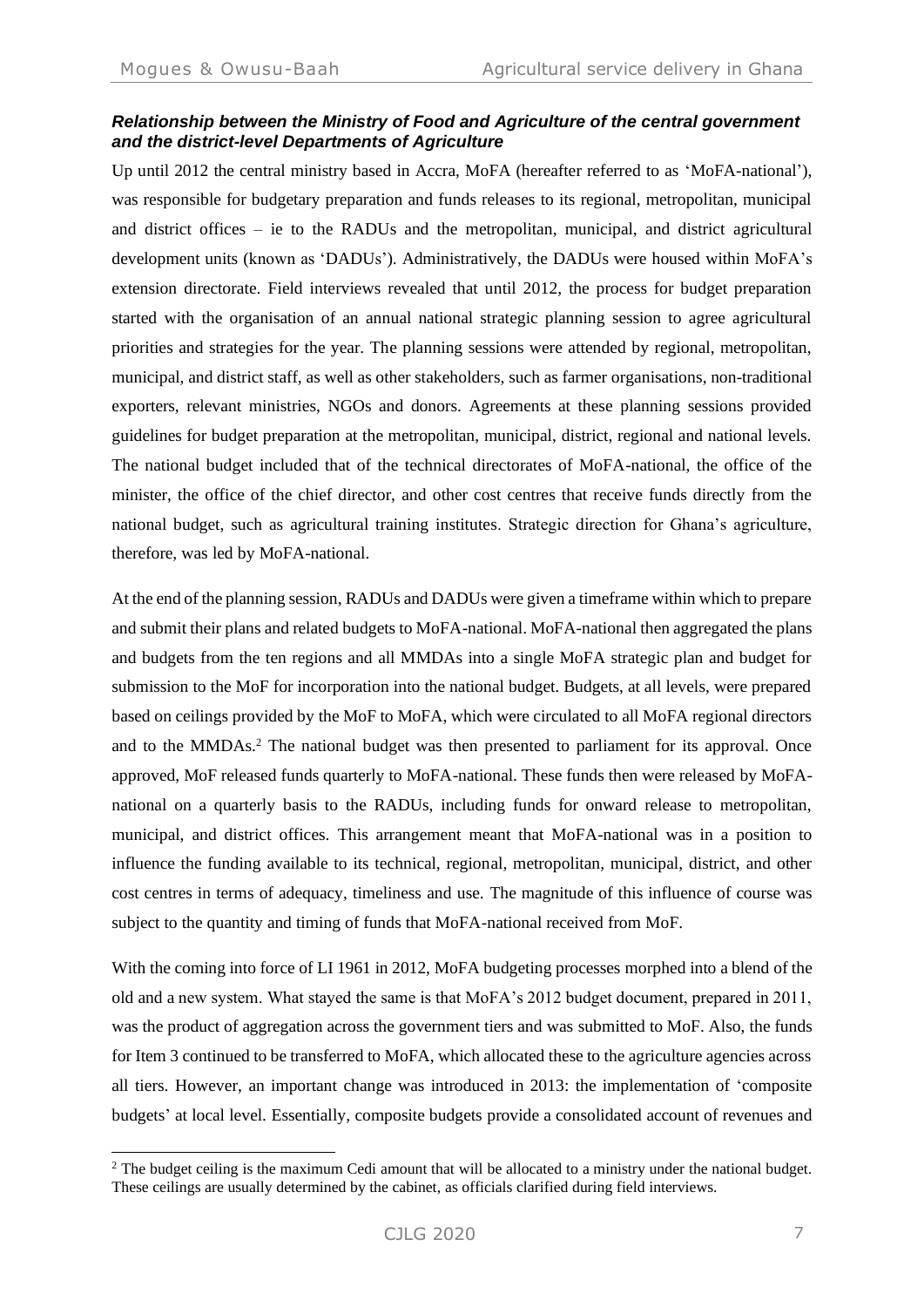expenditures of MMDAs, including their decentralised departments, rather than departments' resources and spending featuring only in the budgets of the corresponding central line ministries. With respect to agriculture, this meant that, for the 2013 financial year budget, DoAs prepared their own plans and budgets and integrated them into the plans and budgets of their respective MMDAs. An equally important change was that MMDAs then submitted the composite 2013 budgets directly to MoF, without recourse to line agencies at the centre, such as MoFA-national.

The 2013 national budget was approved in the last quarter of 2012.<sup>3</sup> The release of funds, however, replicated the process in 2012: MoF was to directly release funds for Item 2 to the MMDAs, following which DoAs would receive from the MMDAs their portion of the Item 2 funds for operations in 2013. Item 3 funds were still to go through the central line ministries, as in 2012 and prior years, while Item 1 funds were transferred via direct deposit, again as in the past.

With the new composite budgeting system, two other key things did change. First, MoFA-national's control over local-level agricultural priorities and strategies was somewhat reduced. To the extent that expenditures are a close reflection of budgets – arguably a questionable assumption, and one that can be analysed empirically – the composite budgeting system had implications for setting and achieving common national agricultural priorities and strategies. DoAs' agricultural plans were generally still based on national agricultural policies.<sup>4</sup> However, the composite budgeting system affected the balance between on the one hand adhering to national policies, and on the other meeting the core objective of decentralisation by tailoring investments to local needs. The 2013 changes mean the balance became more tilted towards local needs. Where the optimal balance lies, and how it can be assured through the assignment of fiscal control, monitoring and incentives across public agents in the different tiers, is an important issue deserving of future analysis.

Second, the changes meant that MoFA-national in principle now had less control over the allocation of funding for Item 2 expenditures within the local agricultural budget. However, MoFA-national continued to direct several major agricultural programmes that received funding through the Item 2 budget category. The ministry was not eager to decentralise these to the districts, in the sense of transferring substantive authority over resource allocation decisions for them. <sup>5</sup> These MoFA-national controlled programmes include the fertiliser subsidy programme, the block farming programme, agricultural mechanisation centres, and the irrigation development programme. It is estimated that these national programmes together make up about 85% of the ministry's capital budget – leaving less than 15% for RADUs and DoAs to utilise in carrying out their core activities.

<sup>3</sup> Because the new government was not elected until mid-December, the 2013 full budget was not approved until March. However, parliament approved the first-quarter budget at the end of 2012.

<sup>4</sup> These are contained in the Ghana Shared Growth and Development Agenda 2010–2013 of the central government, and MoFA's Medium Term Agriculture Sector Investment Plan (2011–2015) and Support to Food and Agriculture Sector Development Policy Programme (2009–2013).

<sup>&</sup>lt;sup>5</sup> However, the ministry may perhaps describe the programmes as 'decentralised' in that, for example, fertiliser is submitted to the districts in the context of fertiliser subsidisation schemes.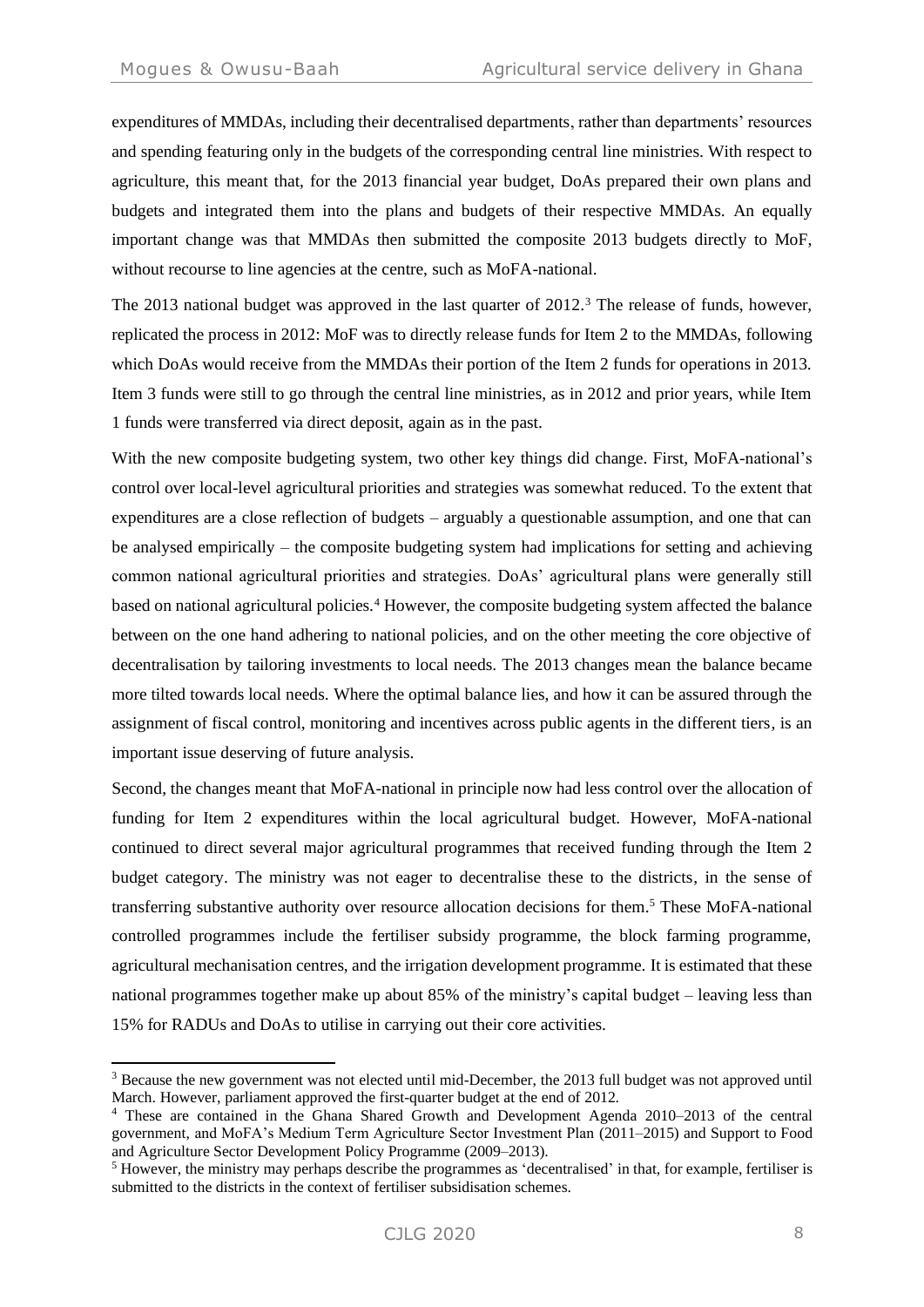#### *Continuing importance of centrally controlled regional departments*

RADU offices were not part of the decentralised structure. Accordingly, they continued to be tied to MoFA-national in terms of staff reporting lines, planning and budget preparation, and financial releases. In the case of Greater Accra region – where this study's regional and district-level field interviews were undertaken – the 2013 Item 2 funds slated for the RADUs had already been released at the time of the interviews, and the amount was higher than in previous years.

In the past, RADUs were responsible for overseeing the activities of DADUs in their respective regions, including for the financial releases of quarterly budgets to them, providing technical backstopping, receiving their technical and financial reports, aggregating these reports into comprehensive reports on the activities of the RADUs and DADUs within the region's jurisdiction, and ensuring financial discipline at the MMDA level. Based on field interviews conducted at regional level, here we describe the post-reform state of affairs.

Under LI 1961, the responsibilities of RADUs and, for that matter, regional administration offices have merely waned – as opposed to being drastically reduced. In 2013, at the time the interviews were undertaken, the effect of the new decentralisation regime for the scope of responsibilities for RADUs was not well known for two reasons. Firstly, the formal implications of LI 1961 implementation had yet to be crisply defined, and secondly no in-depth studies had yet been done on the de facto effect of LI 1961 on the RADUs.<sup>6</sup> In the absence of clearly delineated new roles, RADUs continued to perform most of their traditional duties. For example, in 2012 and 2013, DoAs in the Greater Accra region still submitted a copy of their technical and financial reports to the regional directors, in addition to submitting them to the MMDA leadership. DoA accountants also continued to send monthly financial accounts to the RADUs, who retained their coordinating role on MoFA's behalf. There was a change, however, in budget routing: in 2012, budgets of MMDAs no longer passed through the RADUs, as described above.

Overall, the study's interviews found that, despite being integrated into the assembly structure, the DoAs continued to look towards the RADU and to MoFA-national for technical guidance and resources, as was to be expected in the short run and in a time of uncertain transition. For example, a request for staff replacement from GW Municipal Assembly DoA was made to the human resource development directorate of MoFA, instead of to the LGS through the assembly. Somewhat analogously, the same DoA submitted its 2012 technical and financial reports to MoFA-national, through the Greater Accra MoFA office, even though the DoA's 2012 budget (at least for Item 2) was received directly from MoF through the assembly, as mentioned above.

<sup>6</sup> Our field study focused more on the central and district levels, and we conducted only very limited interviews at the regional level.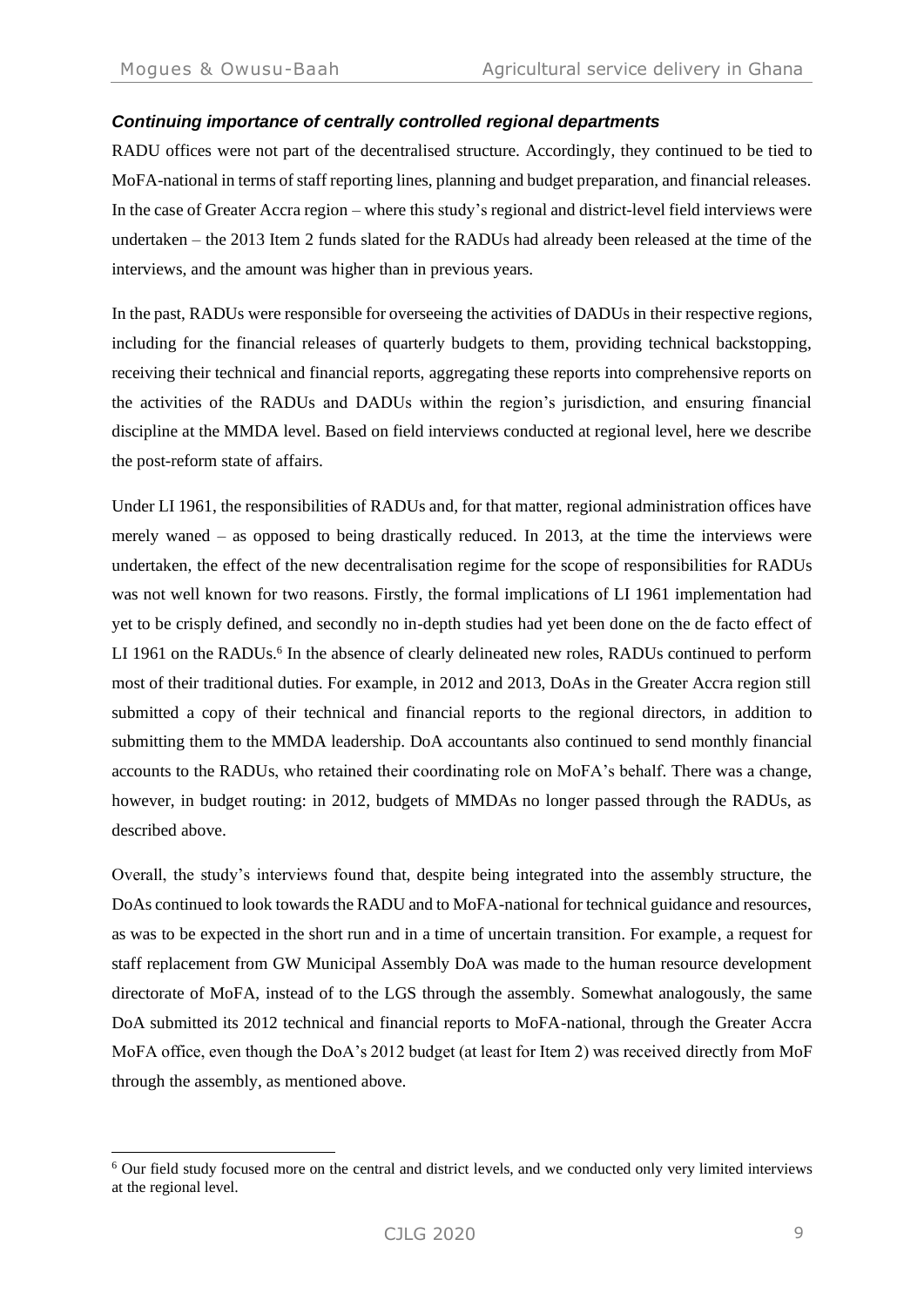# *District Departments of Agriculture: planning for, requesting, and receiving financial and human resources*

In fiscal years 2012 and 2013, the budgets for the two DoAs of GW and SO, together with those of several other departments within the two assemblies, were incorporated into the composite budgets of each assembly. These budgets were submitted directly to the MoF. The process was as follows, using GW as an example. All departments submitted budget requests to the GW municipality budget office. These department budget requests were aggregated and submitted to the assembly's executive committee for its deliberations.<sup>7</sup> The budget, as agreed by the executive committee, was then presented to the full assembly for further discussion and approval. This approved GW composite budget was then sent to the MoF. It is noteworthy that more detail was available in GW's 2013 composite budget than in that for 2012, as the 2013 budget includes details by sector (eg agriculture).

Aside from the funds received by the DoAs from the MoF via their assemblies (see below), the GW DoA also received limited funding from other sources. For example, MoFA projects still retained Project Implementation Units (PIUs) that released funds directly to participating districts. These funds were fully tied to specific projects managed by MoFA-central, and could not be used flexibly by the DoAs. The DoA in GW was participating in two MoFA projects: an export management and quality awareness project; and a statistics, research and information directorate project. In 2012, the DoA received GHC 9,660 from the export management and quality awareness project for training and another GHC 5,920 from the statistics, research and information directorate project to pay expenses of field officers engaged on the project. Another source mentioned by interviewees was international development institution funding to carry out specific assignments tied to particular projects. This suggests that international development institutions, as well as district-level government, MoFAnational, and the RADUs, could drive and influence DoA activities. Importantly, this interaction between NGOs and the DoAs usually did not involve MoFA-national and, thus, would not be visible in MoFA's budget.<sup>8</sup>

The GW DoA also benefited from supplementary funds made available by the assembly. Typically, but not necessarily exclusively, these supplementary funds came out of the DACF. The DoA would make particular requests, such as for vehicle repair, to the assembly, and the assembly then arranged for the repair to be undertaken using DACF funds. Also, in preparing its annual plans and budgets, the assembly identified 'special' agricultural activities of particular interest to the assembly and budgeted for them in its own (assembly) budget. Sample activities in GW included funding for an anti-rabies campaign and

<sup>&</sup>lt;sup>7</sup> The committee is chaired by the chief executive and has as members the coordinating director, heads of department, and chairpersons of the assembly's sub-committees.

<sup>8</sup> Our interviews did not provide insights on whether such NGO resources are itemised in district budgets. If not captured there, depending on the extent of such engagements, these NGO transfers could constitute a 'black box' component in the districts' resources, potentially leading to an underestimate of those resources. Further investigations are needed to determine the extent local budgets include such transfers from NGOs.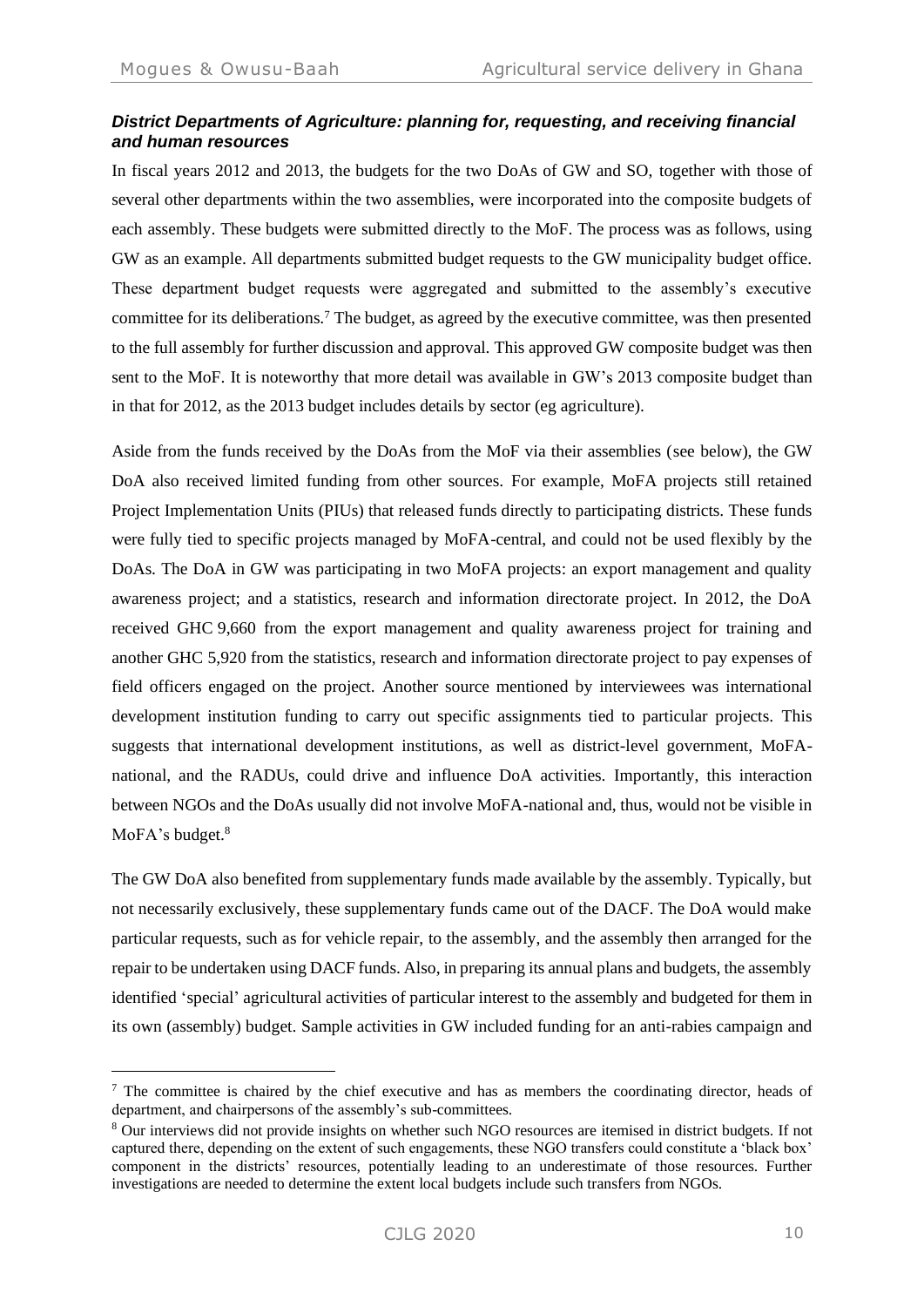for the district Farmers' Day. For example, in 2012 the DoA received GHC 25,000 from the assembly budget for the organisation of the Farmers' Day.

The situation in SO, however, was different. Here the DoA received no supplementary funds from the assembly. Even information about potential sources was scarce to nearly non-existent, nor was the district composite budget process clear to the DoA director or management staff. The DoA submitted its 2012 and 2013 budgets to the assembly for incorporation into the district composite budget, but was never invited to any meeting to discuss the budget requests. In the same vein, whenever there were budget cuts, re-prioritisation was done by the assembly with no input from the DoA. In consequence, the director and management staff of the DoA in SO asked for further training, for example at the Institute of Local Government Studies (ILGS), to better understand their roles and responsibilities within a decentralised structure. However, even to get as far as being trained, DoA staff in SO had to be proactive in taking an interest in how the district was technically and administratively administered – as a MoFA-national official respondent pointed out. This proactive approach was important to getting agriculture on the priority list of the assembly and to winning a larger slice of the budget for agricultural activities. The process through which the orientation and focus of DoA staff can be adjusted to take advantage of these new administration and resource allocation processes is an important question for those providing governance and capacity-building support to agriculture in the increasingly decentralised context.

One area where decentralisation was not yet effective was recruitment. For purposes of providing agricultural services, DoAs in GW zoned their coverage area into operational areas, with one agricultural extension agent (AEA) assigned to each operational area. Because there are fewer AEAs than operational areas in GW, some AEAs were assigned to more than one operational area. Due to the tight central government budget, there was a long-persisting staffing policy that has constrained MoFA from recruiting new staff – the ministry could only make replacements for retired, resigned, or deceased staff. But even the process for approving replacement staff was a long and frustrating one – for example, the GW DoA made a request in 2012 for staff replacement, but had not yet materialised over a year later.

#### *Financial releases: too little, too late*

As noted above, between 2011 and 2012 there was a shift in how DoAs accessed funds within the Item 2 ('goods and services') category. Funds for Item 2 slated for the DoAs were released from MoF directly to MMDAs as part of their budget allocations – instead of being channelled through MoFA. The MMDAs in turn released to the DoAs their share of the Item 2 MMDA budget for the DoAs' planned activities. Although Item 2 constitutes a relatively small proportion of public expenditures in agriculture, it is a category crucial to the functioning and operations of the DoAs. As is apparent from Table 1 above, without Item 2 funds DoA staff were not able to undertake field demonstrations, train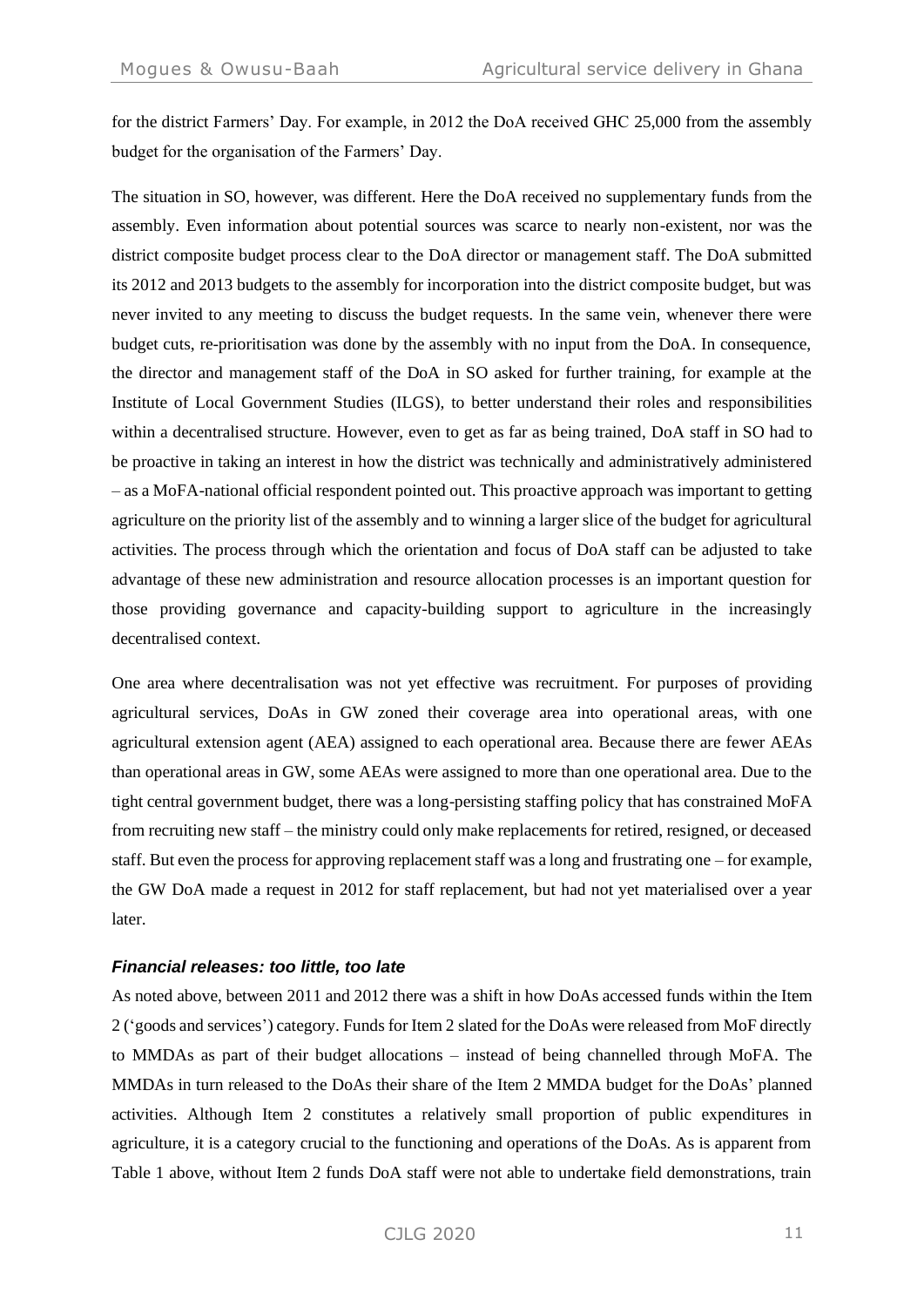farmers, or travel to field sites to conduct any of their key activities with agricultural producers.

A positive finding of the research was that, although Item 2 funds were now being routed through the assembly rather than directly to DoAs, in both case study districts directors confirmed that they had the freedom to utilise the money for the department's planned activities, without any interference from the assembly or from the higher tiers.

Figure 1 summarises the changes in fund releases to the district DoAs between 2011 and 2012. As noted above, funds for Items 1 and 3 continued to be provided through the central ministries.



*Figure 1: Channel of resource provision to district departments of agriculture*

However, respondents reported serious issues of inadequate budget and late releases that were affecting agricultural activities in the two local governments. Item 2 releases were supposed to be quarterly, coming in at the beginning of each quarter. Instead, in 2012, the two case study DoAs received only two releases of funds under Item 2 in total. Table 2 displays the planned versus the actual amount and flow of funds in 2012. In the case of both DoAs, two instead of the quarterly four disbursements actually took place, and the amount for the year also fell short: by one-third of the planned funds in GW, and by 40% in SO.<sup>9</sup> The nature of 'too little, too late' funds apparently followed a rather consistent and similar pattern across different districts. In GW, before 2012, typical Item 2 releases to the district DoA in the municipality were GHC 10,000 per quarter or GHC 40,000 per annum. Thus, as Table 2 shows, the

<sup>9</sup> A similar pattern obtained in another district in the Greater Accra region, namely Dangbe East. One informant who was posted in that district's agriculture department stated that there, too, the 2012 financial releases of Item 2 funds for agriculture were made in two tranches instead of the prescribed four. The first release arrived as late as September 2012 (nine months into the fiscal year), and the second in December of that year. The total funds received by Dangbe East's DoA were only slightly more than half the budgeted amount.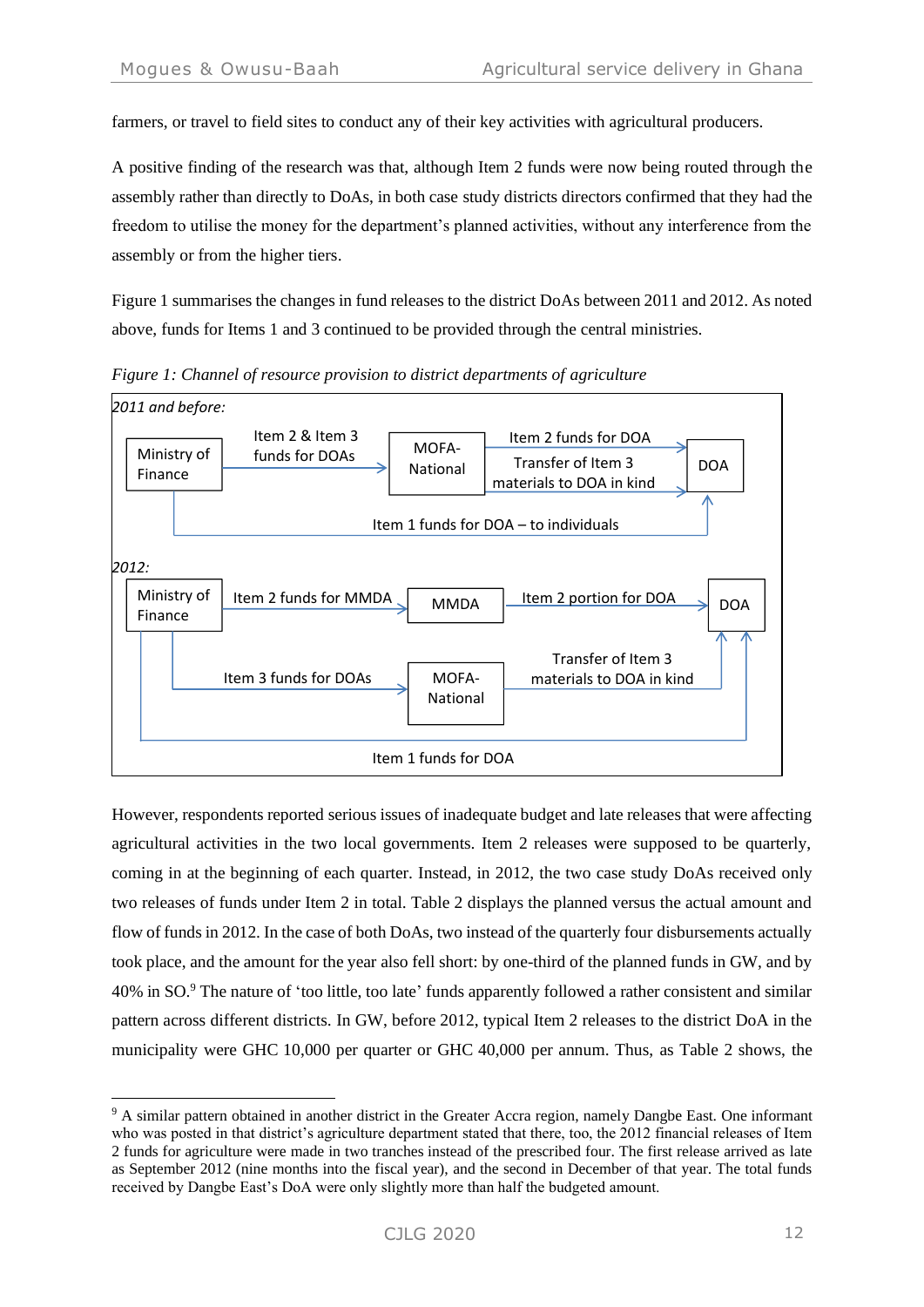| <b>Periodicity</b> |               |              | <b>Amount (GHC)</b> |           |               |           |
|--------------------|---------------|--------------|---------------------|-----------|---------------|-----------|
| <b>Planned</b>     | Actual        |              | <b>Planned</b>      |           | <b>Actual</b> |           |
|                    | <b>GW</b>     | <b>SO</b>    | <b>GW</b>           | <b>SO</b> | <b>GW</b>     | <b>SO</b> |
| January 2012       |               | June 2012    | 9,284               | 7,500     | 11,682        | 9,000     |
| <b>April 2012</b>  | August 2012   |              | 9,284               | 7,500     |               |           |
| <b>July 2012</b>   | December 2012 | January 2013 | 9,284               | 7,500     | 13.307        | 9,000     |
| October 2012       |               |              | 9.284               | 7.500     |               |           |
| Total              | N/A           | N/A          | 37,136              | 30,000    | 24,989        | 18,000    |

*Table 2: Discrepancies in the 2012 quantity and timing of agricultural finances to the two districts* 

agricultural expenditures for the GW district were cut by more than 40% in 2012.

To illustrate the difficulties this caused, in GW field expenditures for DoA staff in 2012 amounted to GHC 21,600. The 2012 release of about GHC 25,000 was therefore just about enough to pay for these and other expenses of staff, leaving very little for other needs normally covered by Item 2 funds.

In both case studies, the situation had not improved for fiscal year 2013. As of July 2013, neither assembly had received fund releases for that year. Therefore, the DoAs had also not received funds for their activities. The GW DoA director was unable to use his official vehicle because there was no money for fuel, hampering his field supervisory role. The difficulty with inadequate funds and late releases may be particularly acute in the agriculture sector, asit ismarked by pronounced seasonality.In critical moments, the two DoA directors were able to operate on credit from suppliers (stationery shops, petrol stations etc.); however, this arrangement was not sustainable because over time suppliers were increasingly reluctant to cooperate, or they raised their prices to accommodate the repayment risk and delays, increasing the cost to the DoAs. Furthermore, not all expenses could not be arranged in this way. The department in SO, for example, was anxiously waiting for money to carry out a vaccination exercise.

Budget inadequacy and delays are not uncommon in Ghana, and indeed many other developing countries. However, respondents perceived the Ghanaian situation as worsening. In the past, MoFA used to regularly release Item 2 funds to the districts for their operations. However, this did not seem to be the case anymore. In the absence of any official explanations, agricultural officials blamed the situation on decentralisation, since the worsening fiscal situation for DoAs and the latest decentralisation reforms coincided in time.

Further investigations may be required to unearth the factors contributing to the worsening budget situation for agriculture at local levels between 2012 and 2013. One possible (albeit speculative) determinant in the more pronounced difficulties of the 2012 and 2013 fiscal years could be related to central government's election year overspending in 2012. Another possible factor may be the central government's upward adjustment of public wages through a new personnel policy in 2011. This ballooned budget Item 1, which was estimated to have grown by about 200%. The increase in the wage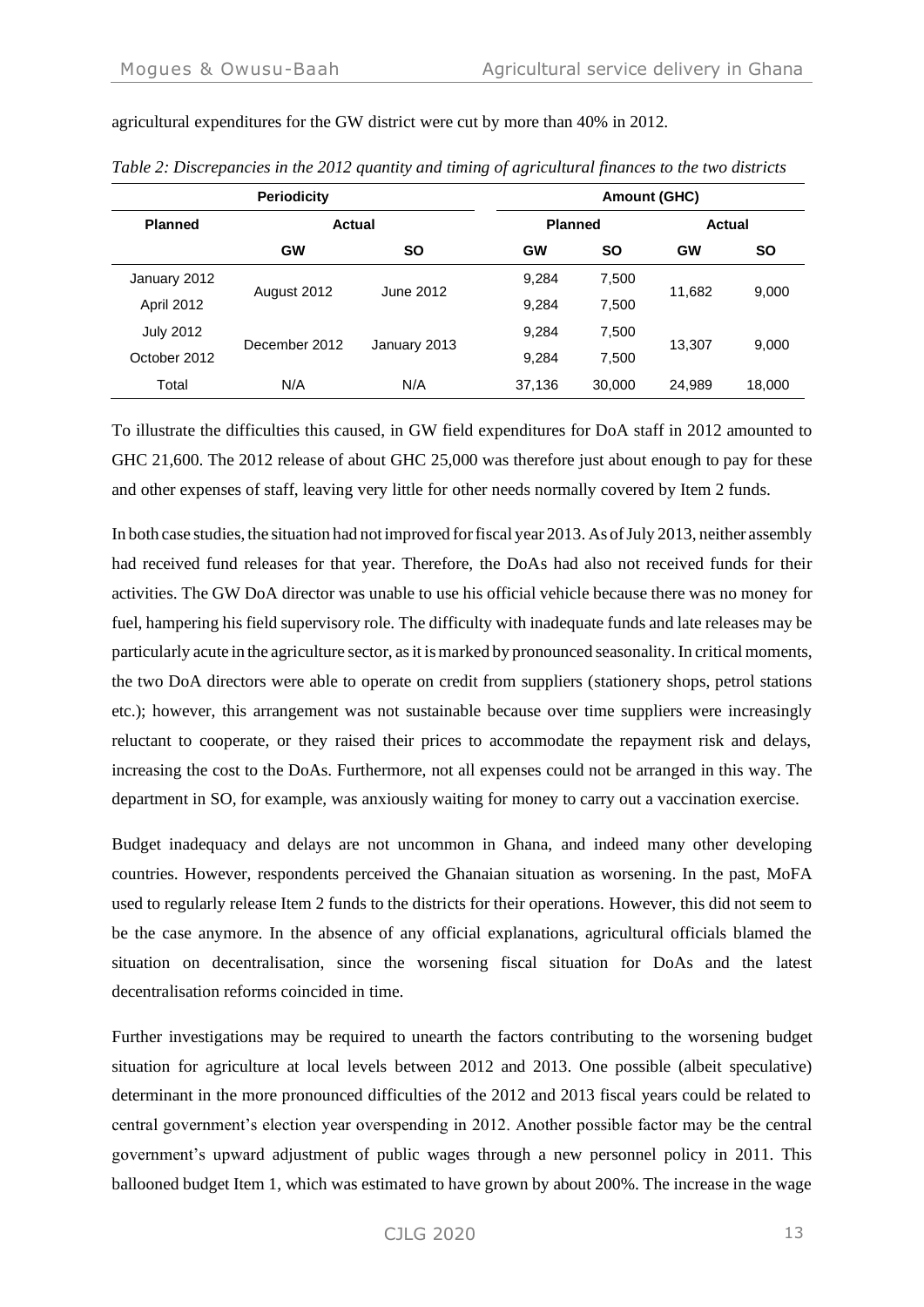bill likely negatively affected funds available for Items 2 and 3. Finally, the general finances of the government were facing critical challenges due to macroeconomic factors affecting revenue intake. This also may have contributed to deficiencies in the amount and timing of funds released to DoAs.

The problem of funding coming in 'too little' (relative to the approved budget) and 'too late' is not unique to district-level operations. Informants in our interviews stated that Item 2 releases of the government of Ghana in 2012 for the entire agricultural sector were only adequate to pay the statutory subscriptions of the ministry, such as Ghana's annual subscriptions to the Food and Agriculture Organization and the International Fund for Agricultural Development, and for the organisation of the 2012 National Farmers' Day. Review of government records showed that, therefore, funds released to DoAs through their respective MMDAs principally came from the Can\$7 million support from CIDA, which was a subset of CIDA's approximately Can\$18 million support for agriculture in Ghana in 2012. There was apparently no government component in these releases to the DoAs.<sup>10</sup> Donor support to Ghana's agriculture has been quite significant over the years; but relying on donor funding for a critical sector like agriculture is likely to be both unsustainable and risky. The government of Ghana itself should adequately fund the public agriculture sector, so that any donor support is additional rather than a substitute  $11$ 

#### **Discussion**

Thisstudy found that agricultural officers at all levels(national, regional and district) had concerns about the implementation of LI 1961. They stressed that it was important for the relevant government agencies to work together to address these concerns and ensure smooth implementation of LI 1961. Perhaps the key concern was the budget cuts and delays in budget releases. As the deterioration in the timing and the quantity of funds released coincided with the implementation of LI 1961, respondents perceived – rightly or wrongly – a causal link. Secondly, concerns were repeatedly expressed about the transfer of staff from the CS to the LGS. Most informants feared some adverse implications of this transfer for the staff concerned. Thirdly, district DoA staff worried that agriculture would receive less attention after greater prioritisation powers over resources were transferred to assemblies and MMDA chief executives.

These three major concerns were evident in nearly all interviews. The LGS did not act quickly to calm the nerves of its members. It was perceived that staff worries over conditions of service could reduce motivation (possibly from an already low base) and the work ethic of local government staff. In the CS

<sup>&</sup>lt;sup>10</sup> At the time of writing, CIDA's budget support to Ghana's agriculture has amounted to a total of Can\$210 million since 2004, an average of Can\$21 million per annum.

<sup>&</sup>lt;sup>11</sup> Donors themselves are doing their part to ensure that the government dedicates adequate funds to agriculture out of its own resources. For example, doing so was a trigger in the support agreement between the government and CIDA, in that the share of government of Ghana discretionary budget going to agriculture in any given year could not be lower than that of the previous year if continued CIDA funding was to be provided. In 2012, this share increased by 2.1% compared to 2011. However, in 2013, the government initially did not meet the target, and MoF had to allocate more government funds to agriculture in order to do so.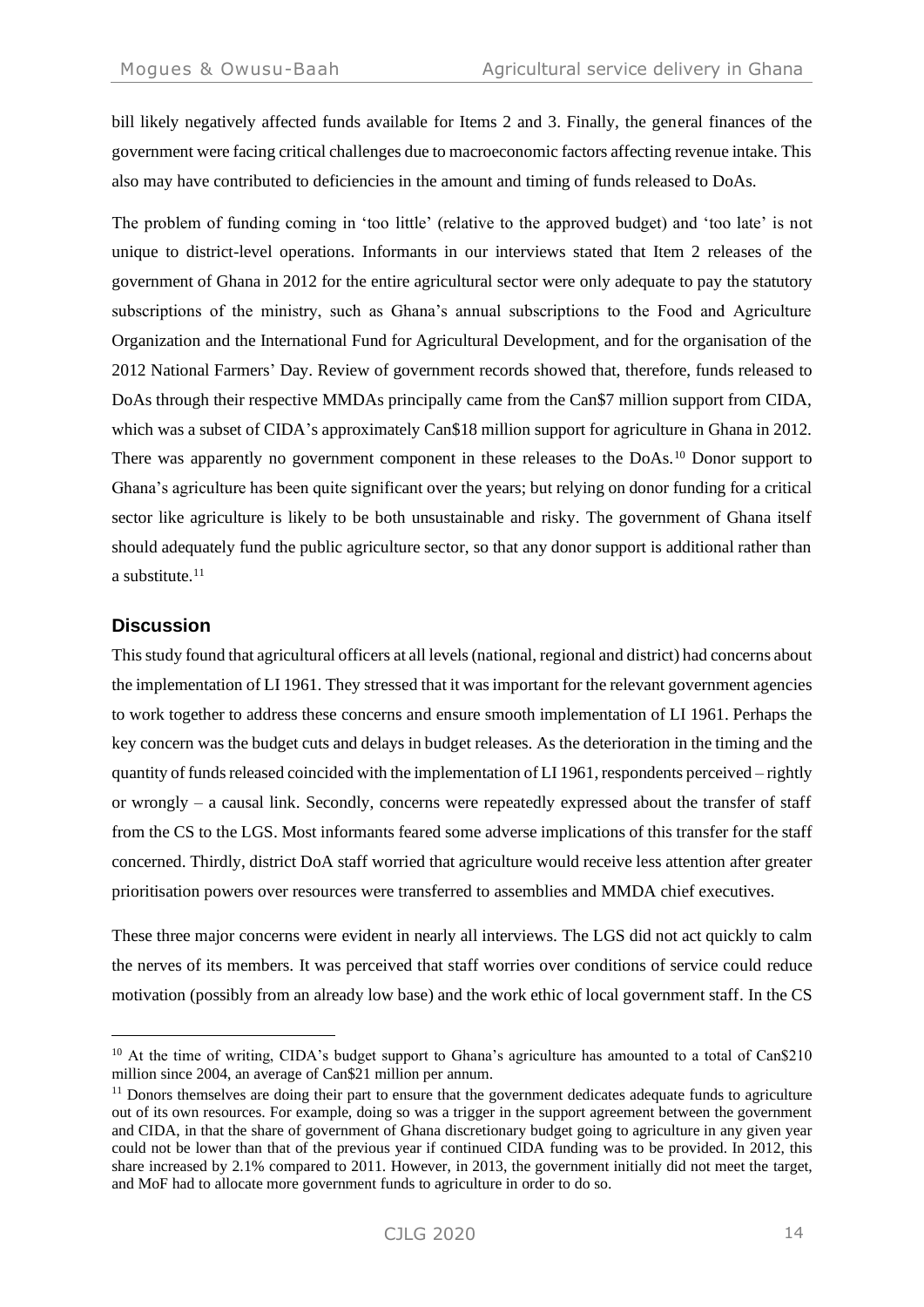conditions of service, including lines of promotion and succession, had been relatively clear and publicly known to staff, but this was not the case under the LGS. Evidence on the ground also suggested that the orientation and training given by the LGS to ceded staff were inadequate, leaving doubts about their terms of service in the minds of DoA staff.

From the perspective of DoAs, the reality that MMDAs would have to choose between competing priorities (including the district chief executives), especially in the case of the newly created MMDAs, was a source of concern. The DoA officers feared that agriculture could lose out. Whereas in the past DoAs would receive their funds from MoFA and the RADUs, who were already committed to agriculture, DoAs suddenly found themselves having to proactively and repeatedly make the case for increased funding for agricultural activities to their assembly, in competition with other sectors. This appeared to be particularly salient in SO municipality, because the DoA there did not receive any supplementary funds from the assembly, while the DoA in GW municipality did. Lobbying and advocating for one's sectors, although standard in many budget processes, appeared to be a relatively new necessity for DoAs. Careful consideration is therefore needed of what it takes for DoA staff to become more proactive and oriented to 'selling' and advocating the value of agricultural programmes to their assembly, and also what it takes for MMDA leaders, such as the district chief executive, to become more cognisant of which agricultural activities most improve the welfare of district residents.

At the time of this research, some interventions were already underway, such as agriculture-related technical training for DoA staff by MoFA-national. However, this required relevant training modules to equip staff adequately. Beyond technical training, also, it appears critical that DoAs be equipped to assert themselves in budget processes with the MMDAs so that agriculture can be prioritised appropriately. Proactive work by DoA staff would be one approach, to prevent agriculture being shortchanged by decentralisation in government resource allocations.

Ghana's composite budgeting process, after many delays, was finally instituted at district level in 2012. The budgeting is composite in the horizontal sense, in that a comprehensive budget is established across all sectors within a district; however, the 2012 budgeting reform did not also deliver a composite budget in the vertical sense – that is, it did not deliver information on, say, the aggregate budget of the agriculture ministries and departments across all tiers.

Thus from a sectoral, eg agriculture, perspective, the 2012 composite budgeting scheme did not help policy-makers and analysts understand the total amount of funding going to MoFA and its departments, or how this total amount breaks down along administrative and functional lines. The authors acknowledge that the composite budgeting process was promoted primarily to deepen decentralisation, rather than to provide better sectoral information. However, the absence of a full sectoral overview of budgets and funds remained an informational challenge to overcome for those interested in how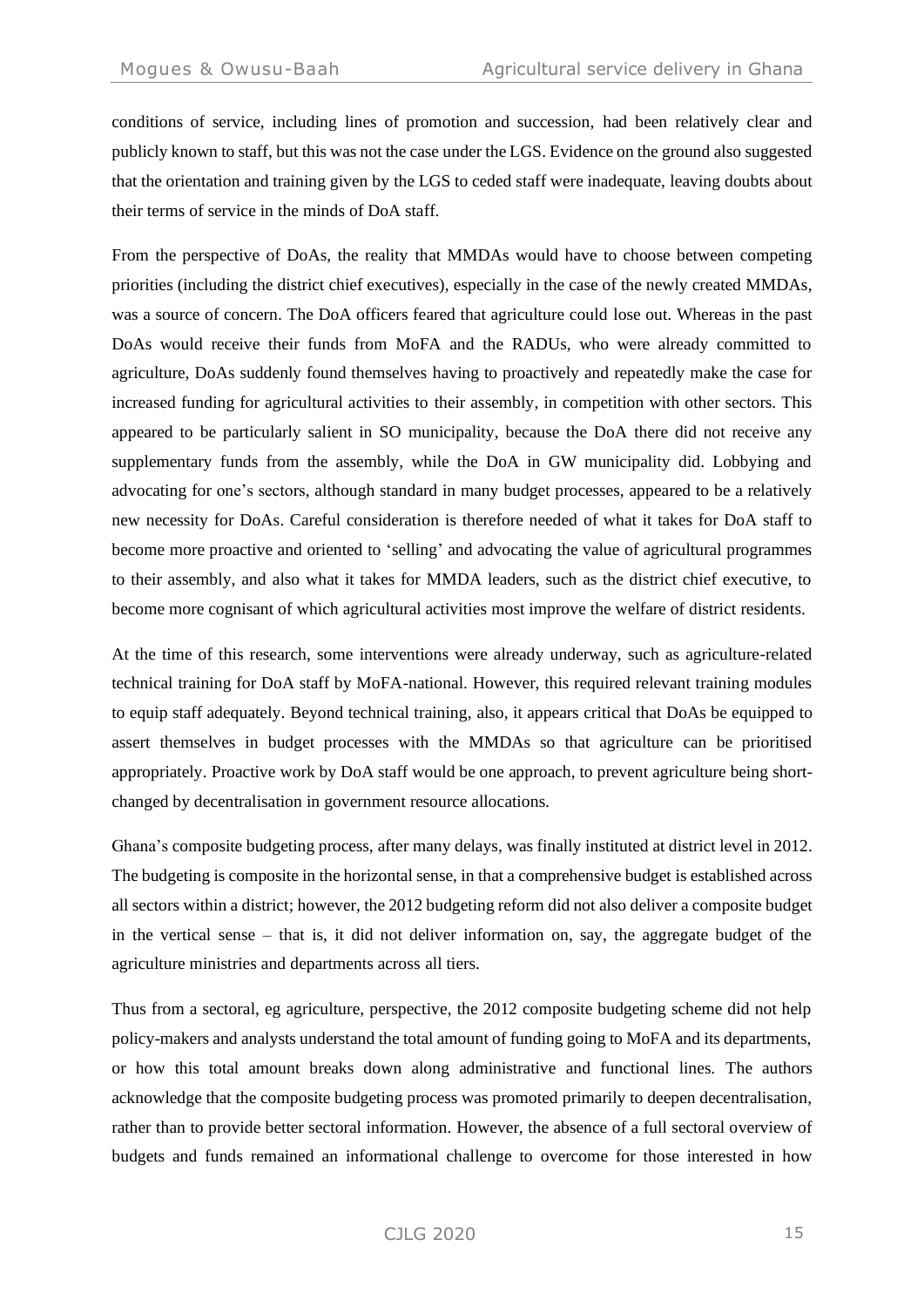decentralisation may affect the allocation of resources to agriculture.<sup>12</sup> One informant proposed that there was, in fact, a vertical composite budget as of 2013, with Ghana's gradual adoption of the International Public Sector Accounting Standards through the Ghana Integrated Financial Management and Information System (GIFMIS). The authors were not able to evaluate this assessment in the short period of fieldwork. However, it would be useful to do so and to analyse the nature of this new composite budget structure and the type of breakdowns within a sector that it provides. It will also be important to ascertain the nature of financial accounts (ie of actual expenditures), and whether these are structured in a vertically composite fashion with horizontal breakdown. This is because there is typically a wide gulf between budget amounts and actual expenditure amounts, and thus even a fully composite budget would not be very informative about aggregate agricultural expenditures and their allocation across administrative units and functions.

## **Concluding remarks and future research agenda**

The extent of anxiety of central ministry and DoA staff about the implications of this new chapter in the decentralisation process in Ghana seemed substantial when compared with the magnitude of the reform to date – at least as concerns its fiscal dimensions. Only funds in the Item 2 category of the new three-item system were being transferred directly from the MoF to the MMDAs, with the MMDAs then distributing the amounts received across the district departments. Item 2 funds are those for 'keeping the lights on', ie utility payments, stationery, fuel, and other administrative and overhead costs. Nothing about the transfer mechanism of funds for personnel compensation (Item 1) or for project or capital expenditures (Item 3) changed in 2012. Moreover, even though the amounts of Item 2 funds for the DoAs are now channelled through the assemblies along with the Item 2 funds for other district departments, it is not up to the assemblies or district chief executives to decide which department gets what proportion of Item 2 funds. In other words, these funds are not lump-sum unconditional grants to the assemblies for the assembly body, executive committee, or district chief executive to allocate at their own discretion.<sup>13</sup>

Thus, the anxiety of DoAs seems to reflect not the change in the new fiscal transfer mechanism, but rather the coincidence of the deterioration in the timing and amounts of the Item 2 funds releases with changes in budget processes associated with decentralisation. Our field interviews confirmed that the delays are not due to funds being held up by the assemblies. The delays and the cuts in funding are primarily a result of serious fiscal problems at the central government level.

<sup>&</sup>lt;sup>12</sup> A public expenditure review, financed by the World Bank with supplemental support from the Gesellschaft für Internationale Zusammenarbeit (GIZ), was finalised in September 2013, and uses a functional classification of public expenditures. Donors and government are exploring possible ways of conducting an annual expenditure survey, as a follow-up to the public expenditure review. Furthermore, the government of Ghana is developing its charts of accounts to report public spending by functional, as opposed to only economic and administrative, classifications.

<sup>&</sup>lt;sup>13</sup> However, district discretion may be affected by this transfer mechanism if the MMDAs adjust their financing of agriculture out of their local funds, eg DACF or IGF, depending on the amount and timeliness of Item 2 funds to DoAs.